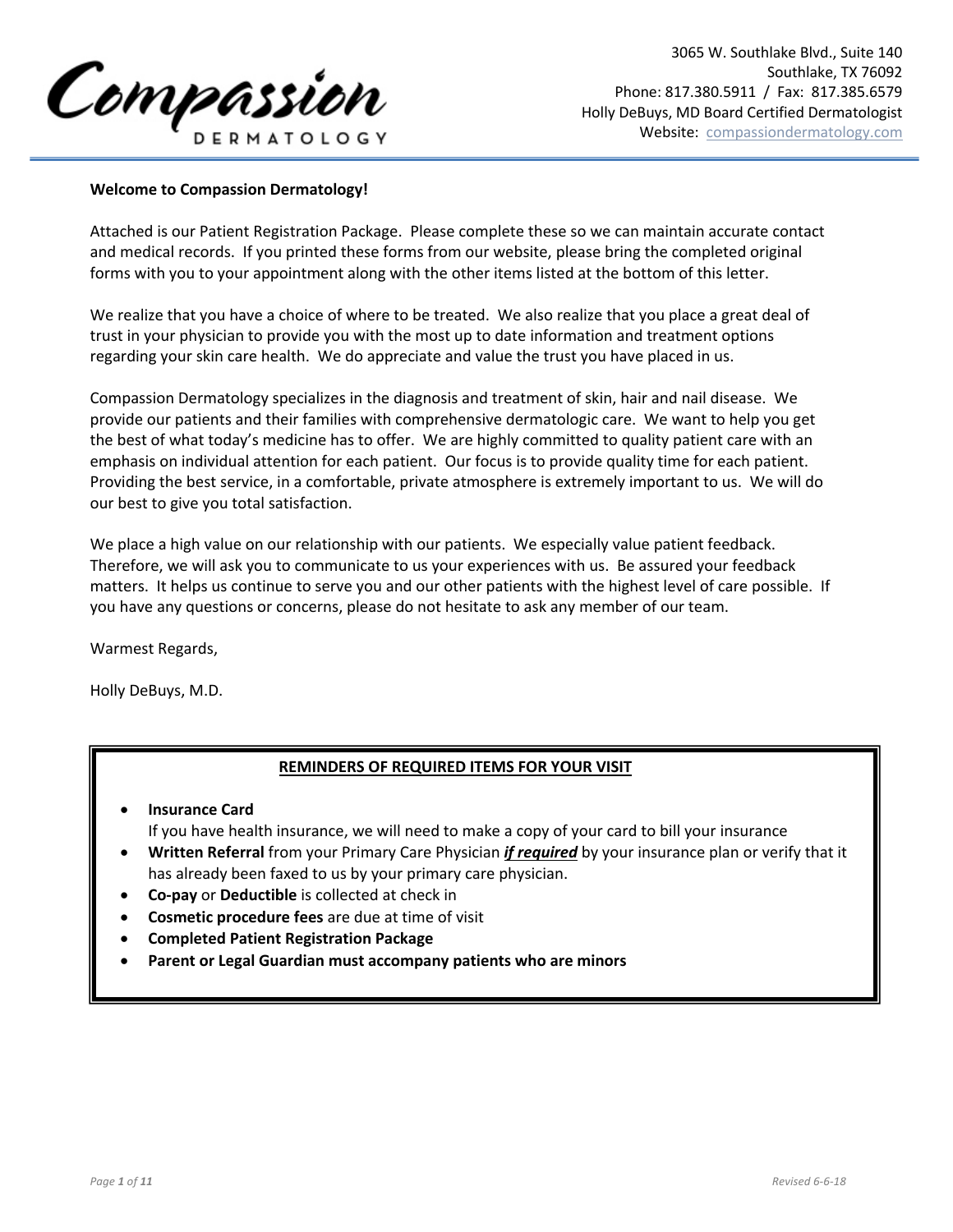

3065 W. Southlake Blvd., Suite 140 Southlake, TX 76092 Phone: 817.380.5911 / Fax: 817.385.6579 Holly DeBuys, MD Board Certified Dermatologist Website: compassiondermatology.com

# **PATIENT INFORMATION**

| Last Name:                                                                                                                                                                                                                                                                                      |                                                 |              |                                                              |  | PCP/Family Doctor: The contract of the contract of the contract of the contract of the contract of the contract of the contract of the contract of the contract of the contract of the contract of the contract of the contrac                                                                        |                                                               |
|-------------------------------------------------------------------------------------------------------------------------------------------------------------------------------------------------------------------------------------------------------------------------------------------------|-------------------------------------------------|--------------|--------------------------------------------------------------|--|-------------------------------------------------------------------------------------------------------------------------------------------------------------------------------------------------------------------------------------------------------------------------------------------------------|---------------------------------------------------------------|
| First Name:                                                                                                                                                                                                                                                                                     | MI:____________                                 |              | Patient Date of Birth: _____________________ □ Male □ Female |  |                                                                                                                                                                                                                                                                                                       |                                                               |
|                                                                                                                                                                                                                                                                                                 |                                                 |              |                                                              |  |                                                                                                                                                                                                                                                                                                       | Marital Status: □ Single □ Married □ Divorced □ Widowed       |
| Mailing                                                                                                                                                                                                                                                                                         |                                                 |              |                                                              |  | □ Legally Separated                                                                                                                                                                                                                                                                                   |                                                               |
|                                                                                                                                                                                                                                                                                                 |                                                 |              |                                                              |  |                                                                                                                                                                                                                                                                                                       | How did you hear about our office?                            |
|                                                                                                                                                                                                                                                                                                 |                                                 |              |                                                              |  |                                                                                                                                                                                                                                                                                                       |                                                               |
| How do you prefer to receive appointment reminders: $\Box$ Text                                                                                                                                                                                                                                 |                                                 | $\Box$ Email |                                                              |  |                                                                                                                                                                                                                                                                                                       |                                                               |
|                                                                                                                                                                                                                                                                                                 |                                                 |              |                                                              |  |                                                                                                                                                                                                                                                                                                       |                                                               |
|                                                                                                                                                                                                                                                                                                 |                                                 |              |                                                              |  |                                                                                                                                                                                                                                                                                                       |                                                               |
|                                                                                                                                                                                                                                                                                                 |                                                 |              |                                                              |  |                                                                                                                                                                                                                                                                                                       |                                                               |
| <b>SEND PATIENT STATEMENTS TO:</b><br>Name: 1997                                                                                                                                                                                                                                                |                                                 |              |                                                              |  |                                                                                                                                                                                                                                                                                                       |                                                               |
|                                                                                                                                                                                                                                                                                                 | (IF different from patient)                     |              |                                                              |  |                                                                                                                                                                                                                                                                                                       |                                                               |
|                                                                                                                                                                                                                                                                                                 |                                                 |              |                                                              |  |                                                                                                                                                                                                                                                                                                       |                                                               |
|                                                                                                                                                                                                                                                                                                 |                                                 |              |                                                              |  |                                                                                                                                                                                                                                                                                                       |                                                               |
| <b>INSURANCE INFORMATION</b>                                                                                                                                                                                                                                                                    | □ Self-pay / Prompt-pay (no insurance coverage) |              |                                                              |  |                                                                                                                                                                                                                                                                                                       |                                                               |
| Primary<br>Insurance:                                                                                                                                                                                                                                                                           |                                                 |              | Secondary                                                    |  |                                                                                                                                                                                                                                                                                                       |                                                               |
|                                                                                                                                                                                                                                                                                                 |                                                 |              |                                                              |  |                                                                                                                                                                                                                                                                                                       |                                                               |
| Group #<br><u> 1989 - Johann Barn, mars ann an t-Amhain ann an t-Amhain an t-Amhain ann an t-Amhain an t-Amhain ann an t-Amh</u>                                                                                                                                                                |                                                 |              | Group #                                                      |  |                                                                                                                                                                                                                                                                                                       | <u> 1989 - Johann Stein, mars an deutscher Stein († 1989)</u> |
| Policy Holder<br>Patient (if not patient, complete information below)                                                                                                                                                                                                                           |                                                 |              | Policy Holder:                                               |  | Patient (if not patient, complete information below)                                                                                                                                                                                                                                                  |                                                               |
|                                                                                                                                                                                                                                                                                                 |                                                 |              |                                                              |  | $\Box$ Name:                                                                                                                                                                                                                                                                                          |                                                               |
| DOB: Relation: Relation:                                                                                                                                                                                                                                                                        |                                                 |              |                                                              |  |                                                                                                                                                                                                                                                                                                       |                                                               |
| SS #:                                                                                                                                                                                                                                                                                           |                                                 |              |                                                              |  | SS #: $\frac{1}{2}$ = $\frac{1}{2}$ = $\frac{1}{2}$ = $\frac{1}{2}$ = $\frac{1}{2}$ = $\frac{1}{2}$ = $\frac{1}{2}$ = $\frac{1}{2}$ = $\frac{1}{2}$ = $\frac{1}{2}$ = $\frac{1}{2}$ = $\frac{1}{2}$ = $\frac{1}{2}$ = $\frac{1}{2}$ = $\frac{1}{2}$ = $\frac{1}{2}$ = $\frac{1}{2}$ = $\frac{1}{2}$ = |                                                               |
| Address: __________<br>(if different from patient's)                                                                                                                                                                                                                                            |                                                 |              |                                                              |  | (if different from patient's)                                                                                                                                                                                                                                                                         |                                                               |
|                                                                                                                                                                                                                                                                                                 |                                                 |              |                                                              |  |                                                                                                                                                                                                                                                                                                       |                                                               |
|                                                                                                                                                                                                                                                                                                 |                                                 |              |                                                              |  |                                                                                                                                                                                                                                                                                                       |                                                               |
| <b>Does your insurance plan require you to have a referral to see a specialist?</b> $\Box$ Yes $\Box$ No<br>NOTE: It is the patient's responsibility to get any required referrals. Failure to do so may result in denied claims and the patient will be responsible for all services rendered. |                                                 |              |                                                              |  |                                                                                                                                                                                                                                                                                                       |                                                               |
|                                                                                                                                                                                                                                                                                                 |                                                 |              |                                                              |  | <b>IMPORTANT - WE ARE NOT CONTRACTED WITH ANY WORKER'S COMP OR MEDICAID PLANS.</b>                                                                                                                                                                                                                    |                                                               |
| Race (optional): □ White □ Black/African American □ Asian □ Hispanic □ American Indian/Alaskan Native □ Native Hawaiian                                                                                                                                                                         |                                                 |              |                                                              |  |                                                                                                                                                                                                                                                                                                       |                                                               |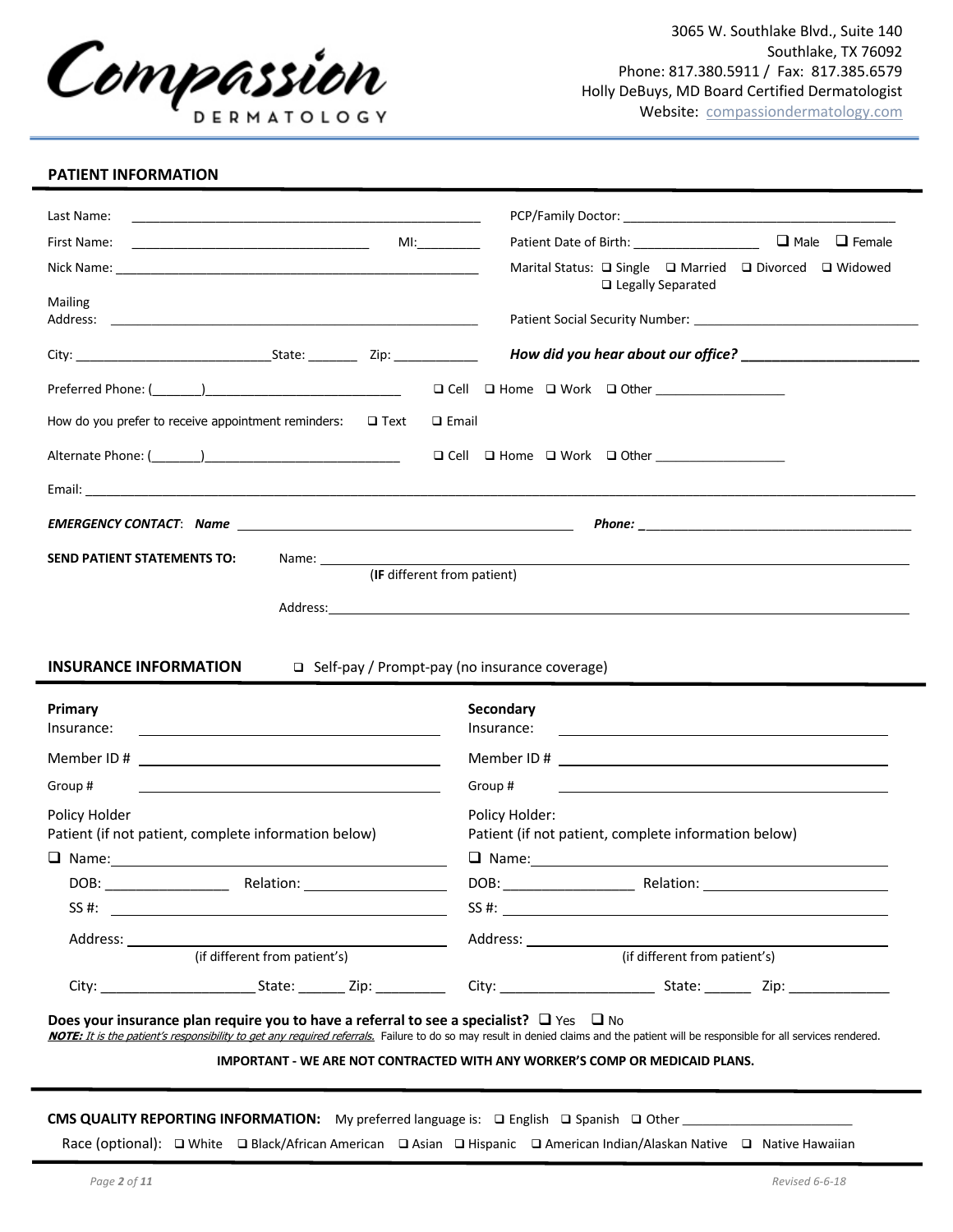| <b>Medical History:</b>                                                                                                                                                                                                                                                                                                                                                                                                                                                                                                                                                                                                                                                                                                                                                                                                                                                                                                                                                                                                                                                                 |                                                                                        | Do you have any of the following: $: \Box$ NONE if YES, please specify:                                                                                    |                                                                                                                                                                                                         |
|-----------------------------------------------------------------------------------------------------------------------------------------------------------------------------------------------------------------------------------------------------------------------------------------------------------------------------------------------------------------------------------------------------------------------------------------------------------------------------------------------------------------------------------------------------------------------------------------------------------------------------------------------------------------------------------------------------------------------------------------------------------------------------------------------------------------------------------------------------------------------------------------------------------------------------------------------------------------------------------------------------------------------------------------------------------------------------------------|----------------------------------------------------------------------------------------|------------------------------------------------------------------------------------------------------------------------------------------------------------|---------------------------------------------------------------------------------------------------------------------------------------------------------------------------------------------------------|
| $\Box$ Anxiety                                                                                                                                                                                                                                                                                                                                                                                                                                                                                                                                                                                                                                                                                                                                                                                                                                                                                                                                                                                                                                                                          | $\Box$ COPD                                                                            | $\Box$ Hepatitis                                                                                                                                           | □ Lung Cancer                                                                                                                                                                                           |
| Arthritis<br>$\Box$                                                                                                                                                                                                                                                                                                                                                                                                                                                                                                                                                                                                                                                                                                                                                                                                                                                                                                                                                                                                                                                                     | □ Coronary Artery Disease                                                              | $\Box$ Hypertension                                                                                                                                        | $\Box$ Lymphoma                                                                                                                                                                                         |
| Asthma<br>$\Box$                                                                                                                                                                                                                                                                                                                                                                                                                                                                                                                                                                                                                                                                                                                                                                                                                                                                                                                                                                                                                                                                        | $\Box$ Depression                                                                      | $\Box$ HIV / AIDS                                                                                                                                          | □ Prostate Cancer                                                                                                                                                                                       |
| <b>Atrial Fibrillation</b><br>$\Box$                                                                                                                                                                                                                                                                                                                                                                                                                                                                                                                                                                                                                                                                                                                                                                                                                                                                                                                                                                                                                                                    | <b>Diabetes</b><br>$\Box$                                                              | □ Hypercholesterolemia                                                                                                                                     | □ Radiation Treatment                                                                                                                                                                                   |
| Organ Transplant<br>$\Box$                                                                                                                                                                                                                                                                                                                                                                                                                                                                                                                                                                                                                                                                                                                                                                                                                                                                                                                                                                                                                                                              | <b>End Stage Renal Disease</b><br>$\Box$                                               | □ Hyperthyroidism                                                                                                                                          | $\Box$ Seizures                                                                                                                                                                                         |
| Benign Prostatic Hypertrophy<br>$\Box$                                                                                                                                                                                                                                                                                                                                                                                                                                                                                                                                                                                                                                                                                                                                                                                                                                                                                                                                                                                                                                                  | □ GERD                                                                                 | □ Hypothyroidism                                                                                                                                           | □ Stroke                                                                                                                                                                                                |
| <b>Breast Cancer</b><br>$\Box$                                                                                                                                                                                                                                                                                                                                                                                                                                                                                                                                                                                                                                                                                                                                                                                                                                                                                                                                                                                                                                                          | $\Box$ Hearing Loss                                                                    | □ Leukemia                                                                                                                                                 |                                                                                                                                                                                                         |
| Colon Cancer<br>$\Box$<br>□ Dementia                                                                                                                                                                                                                                                                                                                                                                                                                                                                                                                                                                                                                                                                                                                                                                                                                                                                                                                                                                                                                                                    | D Pacemaker<br>□ Alzheimer                                                             | □ Y or N Are you pregnant?                                                                                                                                 | <b>D</b> Planning Pregnancy                                                                                                                                                                             |
| Surgery / Hospitalization History: $\Box$ NONE If YES, please specify:                                                                                                                                                                                                                                                                                                                                                                                                                                                                                                                                                                                                                                                                                                                                                                                                                                                                                                                                                                                                                  |                                                                                        |                                                                                                                                                            |                                                                                                                                                                                                         |
|                                                                                                                                                                                                                                                                                                                                                                                                                                                                                                                                                                                                                                                                                                                                                                                                                                                                                                                                                                                                                                                                                         |                                                                                        |                                                                                                                                                            |                                                                                                                                                                                                         |
|                                                                                                                                                                                                                                                                                                                                                                                                                                                                                                                                                                                                                                                                                                                                                                                                                                                                                                                                                                                                                                                                                         |                                                                                        |                                                                                                                                                            |                                                                                                                                                                                                         |
| Do you require "pre-medication with antibiotics" before any surgical procedures or dental work? $\Box$ No $\Box$ Yes                                                                                                                                                                                                                                                                                                                                                                                                                                                                                                                                                                                                                                                                                                                                                                                                                                                                                                                                                                    |                                                                                        |                                                                                                                                                            |                                                                                                                                                                                                         |
| <b>Skin Disease History:</b> $\Box$ <b>NONE</b> Do you use sunscreen on a daily basis? If <b>YES</b> , what is the SPF?                                                                                                                                                                                                                                                                                                                                                                                                                                                                                                                                                                                                                                                                                                                                                                                                                                                                                                                                                                 |                                                                                        |                                                                                                                                                            |                                                                                                                                                                                                         |
| $\Box$ Acne                                                                                                                                                                                                                                                                                                                                                                                                                                                                                                                                                                                                                                                                                                                                                                                                                                                                                                                                                                                                                                                                             | □ Actinic Keratoses □ Asthma                                                           |                                                                                                                                                            | □ Blistering Sunburns                                                                                                                                                                                   |
| $\Box$ Dry Skin                                                                                                                                                                                                                                                                                                                                                                                                                                                                                                                                                                                                                                                                                                                                                                                                                                                                                                                                                                                                                                                                         |                                                                                        | □ Flaky or Itchy Scalp □ Hay Fever / Allergies                                                                                                             | $\Box$ Poison Ivy                                                                                                                                                                                       |
| □ Precancerous Moles                                                                                                                                                                                                                                                                                                                                                                                                                                                                                                                                                                                                                                                                                                                                                                                                                                                                                                                                                                                                                                                                    |                                                                                        |                                                                                                                                                            |                                                                                                                                                                                                         |
| Has anyone in your immediate family had: $\Box$ NONE If YES, please indicate which family member:                                                                                                                                                                                                                                                                                                                                                                                                                                                                                                                                                                                                                                                                                                                                                                                                                                                                                                                                                                                       |                                                                                        |                                                                                                                                                            |                                                                                                                                                                                                         |
|                                                                                                                                                                                                                                                                                                                                                                                                                                                                                                                                                                                                                                                                                                                                                                                                                                                                                                                                                                                                                                                                                         |                                                                                        | □ Skin cancer (squamous cell) _____________ □ Skin cancer (basal cell) _______________ □ Psoriasis ________________                                        |                                                                                                                                                                                                         |
| □ Melanoma (pigment cell) ___________________ □ Eczema ________________________                                                                                                                                                                                                                                                                                                                                                                                                                                                                                                                                                                                                                                                                                                                                                                                                                                                                                                                                                                                                         |                                                                                        |                                                                                                                                                            |                                                                                                                                                                                                         |
| List any medications, herbal supplements, vitamins etc. along with the dosage information: $\Box$ NONE                                                                                                                                                                                                                                                                                                                                                                                                                                                                                                                                                                                                                                                                                                                                                                                                                                                                                                                                                                                  |                                                                                        |                                                                                                                                                            |                                                                                                                                                                                                         |
|                                                                                                                                                                                                                                                                                                                                                                                                                                                                                                                                                                                                                                                                                                                                                                                                                                                                                                                                                                                                                                                                                         |                                                                                        |                                                                                                                                                            | Dose:___________                                                                                                                                                                                        |
|                                                                                                                                                                                                                                                                                                                                                                                                                                                                                                                                                                                                                                                                                                                                                                                                                                                                                                                                                                                                                                                                                         |                                                                                        |                                                                                                                                                            | Dose:                                                                                                                                                                                                   |
|                                                                                                                                                                                                                                                                                                                                                                                                                                                                                                                                                                                                                                                                                                                                                                                                                                                                                                                                                                                                                                                                                         |                                                                                        |                                                                                                                                                            | Dose:                                                                                                                                                                                                   |
|                                                                                                                                                                                                                                                                                                                                                                                                                                                                                                                                                                                                                                                                                                                                                                                                                                                                                                                                                                                                                                                                                         |                                                                                        |                                                                                                                                                            |                                                                                                                                                                                                         |
| City: City: City: City: City: City: City: City: City: City: City: City: City: City: City: City: City: City: City: City: City: City: City: City: City: City: City: City: City: City: City: City: City: City: City: City: City:                                                                                                                                                                                                                                                                                                                                                                                                                                                                                                                                                                                                                                                                                                                                                                                                                                                           |                                                                                        |                                                                                                                                                            |                                                                                                                                                                                                         |
|                                                                                                                                                                                                                                                                                                                                                                                                                                                                                                                                                                                                                                                                                                                                                                                                                                                                                                                                                                                                                                                                                         |                                                                                        |                                                                                                                                                            |                                                                                                                                                                                                         |
| Are you allergic to any medications / anesthetics / latex / or products? $\Box$ No If YES, please specify :                                                                                                                                                                                                                                                                                                                                                                                                                                                                                                                                                                                                                                                                                                                                                                                                                                                                                                                                                                             |                                                                                        |                                                                                                                                                            |                                                                                                                                                                                                         |
|                                                                                                                                                                                                                                                                                                                                                                                                                                                                                                                                                                                                                                                                                                                                                                                                                                                                                                                                                                                                                                                                                         |                                                                                        |                                                                                                                                                            |                                                                                                                                                                                                         |
|                                                                                                                                                                                                                                                                                                                                                                                                                                                                                                                                                                                                                                                                                                                                                                                                                                                                                                                                                                                                                                                                                         |                                                                                        |                                                                                                                                                            |                                                                                                                                                                                                         |
| Social History: Please check all that apply:<br>Smoking status: $\Box$ Never $\Box$ Former $\Box$ Current Daily $\Box$ Current Occasional<br>Do you use smokeless tobacco? $\Box$ Yes $\Box$ No<br>Drink alcoholic beverages?<br>Have you traveled outside the US in the past 3 months?<br>$\Box$ Yes<br>$\Box$ No<br>$\Box$ Yes $\Box$ No<br>If yes, Number of alcoholic drinks/ day?______<br>Do you use recreational drugs?<br>$\Box$ Yes $\Box$ No<br>Do you drive at night?<br>Have you had a Pneumovax Vaccine $\Box$ Yes $\Box$ No Flu Vaccine $\Box$ Yes $\Box$ No<br>$\Box$ Yes<br>$\Box$ No<br>Do you drive in the day time?<br>Do you have a living will? $\Box$ Yes $\Box$ No<br>$\Box$ Yes<br>$\Box$ No<br>How often do you exercise?<br>$\Box$ A few times a week $\Box$ A few times a month<br>$\Box$ Once a day<br>□ Never<br>Do you drink caffeine? (coffee, tea, soda, energy drinks) $\Box$ Once a day $\Box$ Several times a day $\Box$ Never<br>Do you currently use a tanning bed? $\Box$ Yes $\Box$ No or have you ever used a tanning bed? $\Box$ Yes $\Box$ No |                                                                                        |                                                                                                                                                            |                                                                                                                                                                                                         |
|                                                                                                                                                                                                                                                                                                                                                                                                                                                                                                                                                                                                                                                                                                                                                                                                                                                                                                                                                                                                                                                                                         |                                                                                        |                                                                                                                                                            |                                                                                                                                                                                                         |
| Have you RECENTLY had or do you CURRENTLY have any of the following? $\Box$ NONE If YES, please specify:<br>$\Box$ Problems with bleeding<br>Problem w/healing/scarring (keloid)<br>Rash<br>$\Box$<br>Itching<br>$\Box$<br>Mole Changes<br>$\Box$<br>Immunosuppression                                                                                                                                                                                                                                                                                                                                                                                                                                                                                                                                                                                                                                                                                                                                                                                                                  | □ Sun Sensitivity<br>□ Chest Pain<br>□ Fever/Chills<br>□ Night Sweats<br>□ Weight Loss | $\Box$ Thyroid Problems<br>□ Sore Throat<br>□ Blurry Vision<br>□ Abdominal Pain<br>□ Stool Changes<br>□ Fatigue/Tiredness □ Other ______________ □ Anxiety | $\Box$ Urine Changes<br>$\Box$ Seizures<br>□ Joint Aches<br>$\Box$ Confusion<br>□ Muscle Weakness □ Cough<br>□ Neck Stiffness<br>□ Short of Breath<br>$\Box$ Headaches<br>$\Box$ Wheezing<br>Depression |
| I have completed all the above information accurately to the best<br>of my knowledge. I will notify the office if there are any changes to my information.                                                                                                                                                                                                                                                                                                                                                                                                                                                                                                                                                                                                                                                                                                                                                                                                                                                                                                                              |                                                                                        |                                                                                                                                                            |                                                                                                                                                                                                         |
|                                                                                                                                                                                                                                                                                                                                                                                                                                                                                                                                                                                                                                                                                                                                                                                                                                                                                                                                                                                                                                                                                         |                                                                                        |                                                                                                                                                            |                                                                                                                                                                                                         |
|                                                                                                                                                                                                                                                                                                                                                                                                                                                                                                                                                                                                                                                                                                                                                                                                                                                                                                                                                                                                                                                                                         |                                                                                        | Date:                                                                                                                                                      |                                                                                                                                                                                                         |
|                                                                                                                                                                                                                                                                                                                                                                                                                                                                                                                                                                                                                                                                                                                                                                                                                                                                                                                                                                                                                                                                                         |                                                                                        |                                                                                                                                                            |                                                                                                                                                                                                         |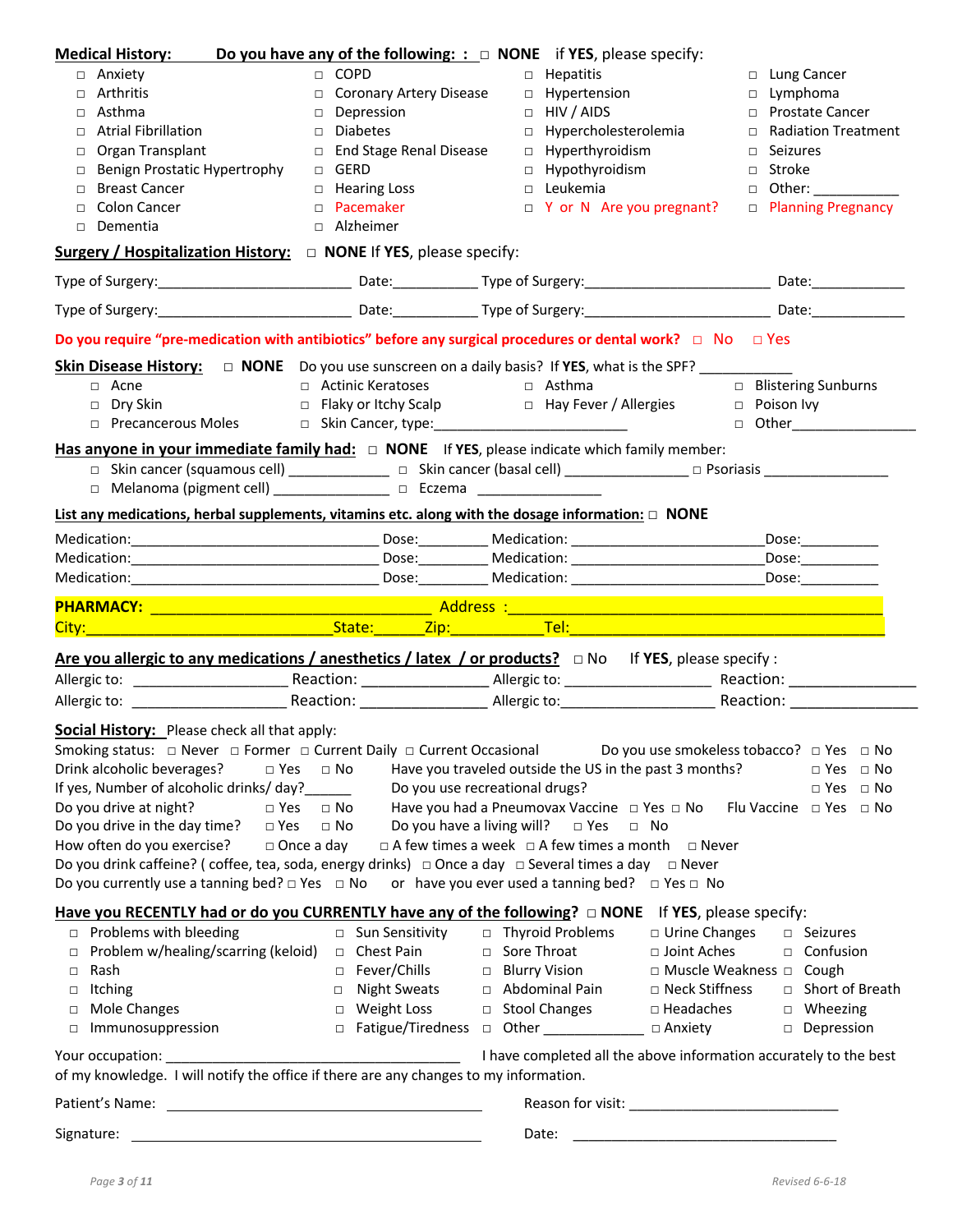

| Name: |                         |                                                             | Date:                                                                                            |            |  |
|-------|-------------------------|-------------------------------------------------------------|--------------------------------------------------------------------------------------------------|------------|--|
|       | Yes<br>No               |                                                             | 1. Are there any areas of your body that you wish to make improvements upon (please circle one)? |            |  |
|       |                         |                                                             | 2. Do you have a concern with stubborn areas of fat? Circle area below:                          |            |  |
|       | Abdomen                 | Flanks (love handles)                                       | Other:                                                                                           |            |  |
|       |                         |                                                             | 3. Please circle the skin concerns you have and then circle the severity of the symptom(s):      |            |  |
|       | Fine lines<br>a.        | Mild *                                                      | Moderate **                                                                                      | Severe *** |  |
|       | Brown spots<br>b.       | Mild *                                                      | Moderate **                                                                                      | Severe *** |  |
|       | Redness<br>c.           | Mild *                                                      | Moderate **                                                                                      | Severe *** |  |
|       | Skin texture<br>d.      | Mild *                                                      | Moderate **                                                                                      | Severe *** |  |
|       | e. Sun damage           | Mild *                                                      | Moderate **                                                                                      | Severe *** |  |
|       | f.<br>Acne              | Mild *                                                      | Moderate **                                                                                      | Severe *** |  |
|       |                         |                                                             | 4. Have you ever had liposuction or a similar invasive procedure before?                         | Yes<br>No  |  |
| 5.    |                         | Have you ever had a non-invasive body contouring procedure? |                                                                                                  | Yes<br>No  |  |
|       |                         |                                                             | 6. Please check if you have ever had or are interested in any of the following procedures:       |            |  |
|       |                         | Have Had                                                    | Interested In                                                                                    |            |  |
|       | <b>Botox</b>            |                                                             |                                                                                                  |            |  |
|       | <b>Facial Fillers</b>   |                                                             |                                                                                                  |            |  |
|       | Facial / Chemical Peels |                                                             |                                                                                                  |            |  |
|       | Laser Hair Removal      |                                                             |                                                                                                  |            |  |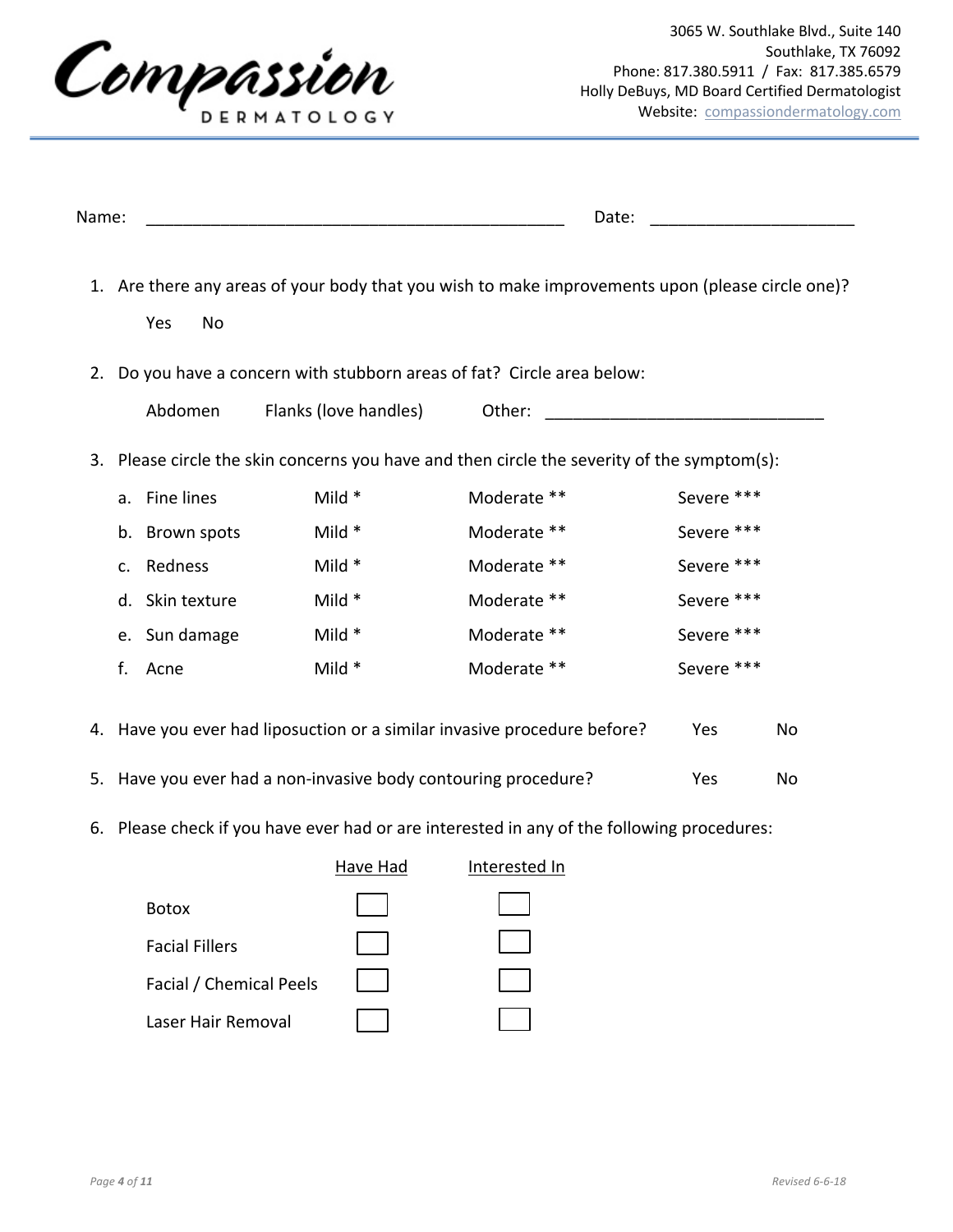

# **No Show/Cancellation Policy**

Missed appointments represent a cost to us and to other patients who could have been seen in the time allotted to you. Cancellations must be made 24 hours in advance of the scheduled appointment time. You will be billed a \$25 no show fee for missed appointments or cancellations with less than 24 hour notice.

At the discretion of the clinic, patients who have multiple no-show appointments or cancellations with less than 24-hour required notice, may be discharged from further care and/or asked to pre-pay copays when scheduling future appointments.

*By signing below, I understand that I have read and understand the No Show Cancellation policy and the fee attached.*

Signature:\_\_\_\_\_\_\_\_\_\_\_\_\_\_\_\_\_\_\_\_\_\_\_\_\_ Date:\_\_\_\_\_\_\_\_\_\_\_\_\_\_\_\_\_\_

**Patients MUST sign and date below before medical care can be rendered. PATIENTS WHO ARE MINORS: Parents or legal guardians must sign for patients who are younger than eighteen. A parent or legal guardian must be present at all visits for any patient younger than 18.**

## **Privacy Practices (HIPAA)**

We use the contact information that you provide for appointment reminders and to contact you regarding your appointments and care. By signing below, I acknowledge that I have read and understand Compassion Dermatology's Notice of Privacy Practices, which is included in this packet, and on our website www.compassiondermatology.com.

## **Financial Policy**

Payment is required for all services at the time they are rendered unless the patient is in an insurance plan with which we participate. We accept payment in the form of cash, check and most credit cards. You have been provided a copy of Compassion Dermatology's financial policy in this packet, and it can be found on our website at www.compassiondermatology.com. A 25.00 fee will be assessed for each returned check.

I have read and understand the financial policy statement. I agree to make in-full prompt payment to Compassion Dermatology when billed for any and all charges not covered or paid by valid insurance benefits for and in consideration of services rendered. Further, I authorize payment directly to Compassion Dermatology for medical insurance benefits payable to me under the terms of my policy but not to exceed the balance due for services performed for my treatments.

| <b>Patient Name:</b> |  |
|----------------------|--|
|                      |  |

Patient or Guardian Signature: (if patient is younger than 18) and the state of the state of the state of the state of the state of the state of the state of the state of the state of the state of the state of the state of the state of the state of the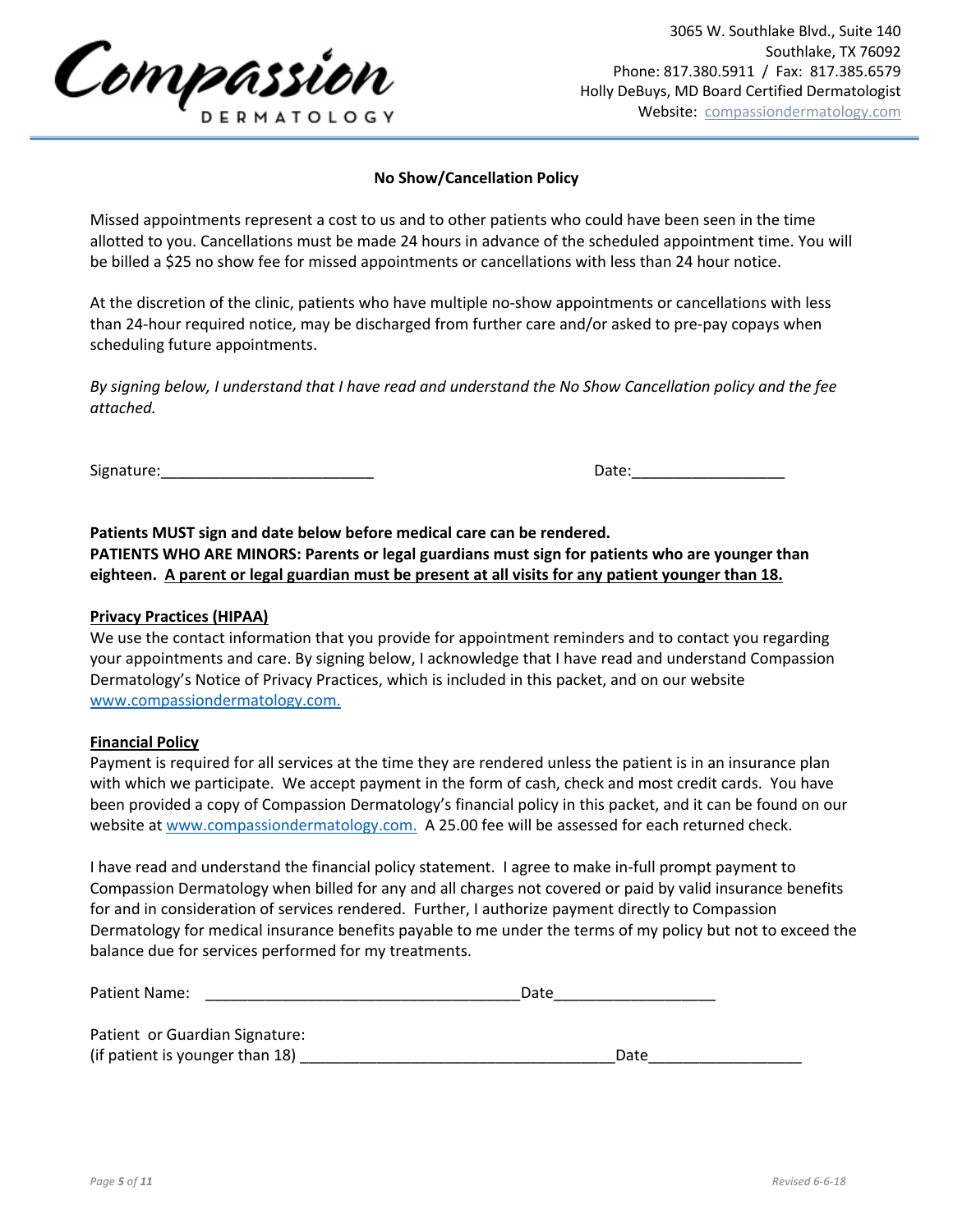

# **ASSIGNMENT OF INSURANCE BENEFITS AND MEDICAL INFORMATION RELEASE AUTHORIZATION**

**Insurance Benefits**: I authorize the release of information necessary to process any claim. I certify the information I supply is true and correct to the best of my knowledge. I authorize payment of medical benefits to be made on my behalf to Compassion Dermatology. I authorize photocopies of this form to be valid as the original.

Consent to treat: I authorize medical procedures to be performed on the patient named below at the direction of the physician(s) of Compassion Dermatology.

#### **RELEASE OF MEDICAL INFORMATION**

I authorize Compassion Dermatology to release medical information (including chart notes, lab results, pathology results) to my primary care physician and/or specific healthcare providers requesting such information in regards to my healthcare.

I also authorize my physician to release confidential medical information, on my behalf to my insurance carriers and their employees in order to evaluate my insurance, reimbursement, and coverage for office visits and treatment and also may contact my employer and/or medical provider(s), to complete my request for payment.

I assert that I am a legal adult of 18 years of age or older and that if I am signing for a minor I am a legal guardian of the identified minor. I authorize Compassion Dermatology to release medical information over the telephone to the following:

Myself Only: \_\_\_\_\_\_\_\_\_\_ OR

Other (List each person you wish information to be released):

| Name: | Phone: |
|-------|--------|
|       |        |
| Name: | Phone: |
|       |        |
| Name: | Phone: |
|       |        |

**Medical information and financial information may be left on a voice mail on the following phone number:**

 $\frac{1}{2}$  ,  $\frac{1}{2}$  ,  $\frac{1}{2}$  ,  $\frac{1}{2}$  ,  $\frac{1}{2}$  ,  $\frac{1}{2}$  ,  $\frac{1}{2}$  ,  $\frac{1}{2}$  ,  $\frac{1}{2}$  ,  $\frac{1}{2}$  ,  $\frac{1}{2}$  ,  $\frac{1}{2}$  ,  $\frac{1}{2}$  ,  $\frac{1}{2}$  ,  $\frac{1}{2}$  ,  $\frac{1}{2}$  ,  $\frac{1}{2}$  ,  $\frac{1}{2}$  ,  $\frac{1$ 

Phone #: \_\_\_\_\_\_\_\_\_\_\_\_\_\_\_\_\_\_\_\_\_\_\_\_\_\_\_\_\_\_\_\_\_\_\_\_\_\_\_\_\_

I acknowledge that I have read and agree to be bound by the terms and office policies stated above in areas of the Assignment of Insurance Benefits and Medical Information Release Authorization. The duration of this authorization is indefinite or until it is revoked in writing.

NOTICE OF PRIVACY PRACTICES

Patient signature: (or legal guardian of patient) Date: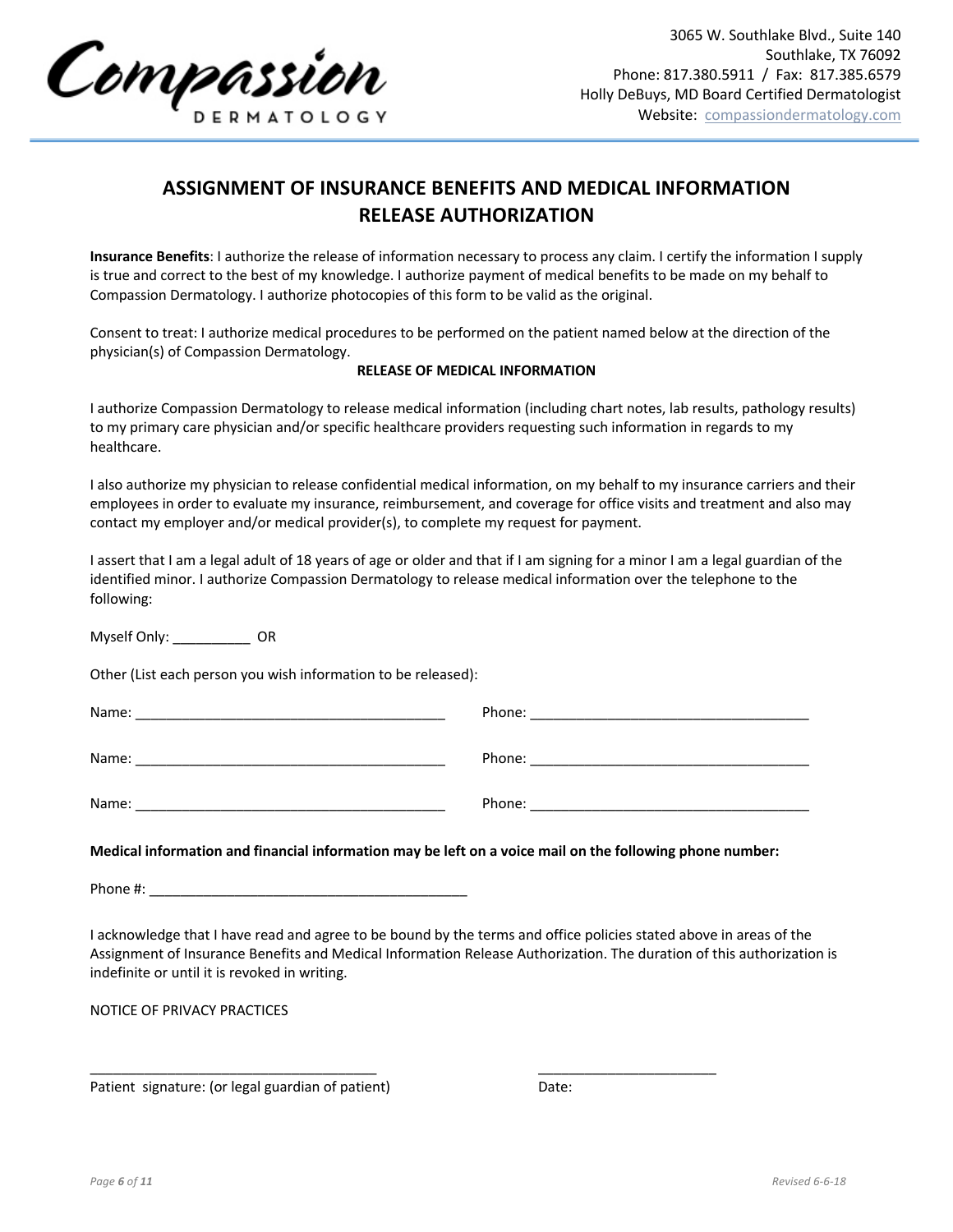

# *Notice of Privacy Practices*

This Notice describes how we may use and disclose your protected health information to provide treatment, obtain payment and conduct health care operations and for other purposes permitted or required by law. It also describes your rights concerning your protected health information. "Protected health information" is information about you, including demographic information that may identify you and relates to your past, present or future physical or mental health or condition and related health care services.

We are required by law to follow the practices described in this Notice. We may change the terms of this Notice at any time. The new Notice will be effective for all protected health information we maintain at that time including health information we created or received before we made the changes.

You may obtain a copy of our Notice of Privacy Practices at any time by calling our office or requesting one at your next appointment.

## **Uses and Disclosures of Health Information**

**Treatment**: We will use and disclose your health information to provide, coordinate and manage health care and related services for you. For example we will disclose information to a specialist to whom you have been referred to ensure the provider has enough information to diagnose and/or treat you. We may also disclose information to a laboratory that, at our request, becomes involved in your treatment.

**Payment**: We may use and disclose your information to obtain payment for services we provided to you. For example we will send the necessary information to your health or dental insurance company to obtain payment for the treatment provided.

**Healthcare Operations**: We will use and disclose your health information to conduct the business activities of this office. These activities include, but are not limited to, quality assessment and improvement activities, review of the performance and qualifications of employees, evaluating practitioner and provider performance, conducting training programs, accreditation, and certification, licensing or credentialing activities.

We may use a sign-in sheet at the registration desk where you will be asked to sign your name. We may also call you by name in the waiting room when we are ready to begin your treatment. Prior to your appointment, we may call or send a postcard to remind you of the appointment. We may leave a message on your voice mail or with another member of the household.

We will share your protected health information with business associates that perform specific functions for our practice such as billing. When a business arrangement of this type requires the use of your information, we will have a written contract with the third party to protect the privacy of your protected health information.

**Others Involved in Your Health Care:** We must disclose your health information to you as described in the Patient Rights section of this Notice. We may disclose your health information to a family member or other person to the extent necessary to help with your health care or with payment for your health care, but only if you agree. If we determine it is in your best interest based on our professional judgment or experience with common practices, we may allow another person to pick up filled prescriptions, medical supplies, x-rays or other forms of health information.

We may use or disclose protected health information to notify or assist in notifying a family member, a personal representative or any other person responsible for your care or your location, your general condition or death. If you are present prior to the use or disclosure of your protected health information, we will provide you with the opportunity to object to such uses or disclosures. Finally, we may use or disclose your protected health information to an authorized public or private entity to assist in disaster relief efforts and to coordinate uses and disclosures to family members or others involved in your health care.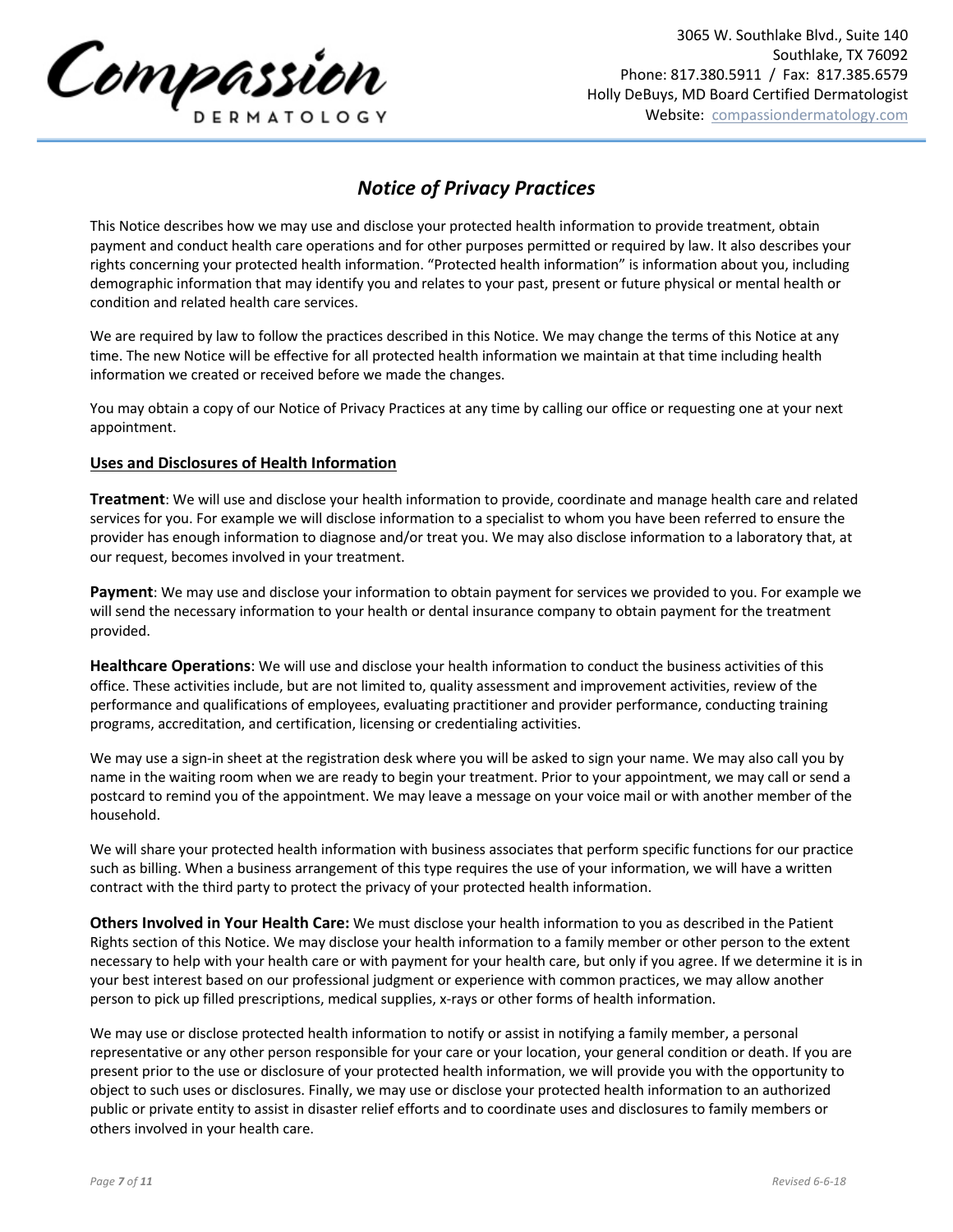

**Emergencies:** In the event of your incapacity or in emergency circumstances, we may use or disclose your protected health information to treat you.

**Uses and Disclosures of Protected Health Information Based upon Your Written Authorization**: Other uses and disclosures of your protected health information will be made only with your written authorization, unless otherwise permitted or required by law as described below. You may revoke this authorization, at any time, in writing, except to the extent that an action has already been taken in reliance on the authorization.

**Required By Law: We may use or disclose your protected health information to the extent that law requires the use or disclosure.** The use or disclosure will be made in compliance with the law and will be limited to the relevant requirements of the law.

We must make disclosures to you and, when required, to the Secretary of the Department of Health and Human Services to investigate or determine our compliance with the requirements of the Privacy Rule, Section 164.500 et. seq.

Public Health: We may disclose your protected health information for public health activities and purposes to a public health authority that is permitted by law to collect or receive the information. The disclosure will be made for the purpose of controlling disease, injury or disability. Additionally, we may disclose your protected health information, if authorized by law, to a person who may have been exposed to a communicable disease or may otherwise be at risk of contracting or spreading the disease or condition.

We may disclose protected health information to a health oversight agency for activities authorized by law, such as audits, investigations, and inspections. Oversight agencies seeking this information include government agencies that oversee the health care system, government benefit programs, other government regulatory programs and civil rights laws.

**Abuse or Neglect**: We may disclose your protected health information to a public health authority that is authorized by law to receive reports of child abuse or neglect.

In addition, we may disclose your protected health information if we believe that you have been a victim of abuse, neglect or domestic violence to the governmental entity or agency authorized to receive such information. In this case, the disclosure will be made consistent with the requirements of applicable federal and state laws. Legal Proceedings: We may disclose protected health information in the course of any judicial or administrative proceeding, in response to an order of a court or administrative tribunal (to the extent such disclosure is expressly authorized), in certain conditions in response to a subpoena, discovery request or other lawful process.

**Law Enforcement**: We may also disclose protected health information, so long as applicable legal requirements are met, for law enforcement purposes. These law enforcement purposes include (1) legal processes and otherwise required by law, (2) limited information requests for identification and location purposes, (3) pertaining to victims of a crime, (4) suspicion that death has occurred as a result of criminal conduct, (5) in the event that a crime occurs on the premises of the practice, and (6) medical emergency (not on the Practice's premises) and it is likely that a crime has occurred.

**Military Activity and National Security**: When the appropriate conditions apply, we may disclose, to military authorities, protected health information of individuals who are Armed Forces personnel. We may also disclose your protected health information to authorized federal officials for conducting national security and intelligence activities including for the provision of protective services to the President or others legally authorized.

Workers' Compensation: we may disclose your protected health information as authorized to comply with workers' compensation laws and other similar legally established programs.

Inmates: We may use or disclose your protected health information if you are an inmate of a correctional facility and your physician created or received your protected health information in the course of providing care to you.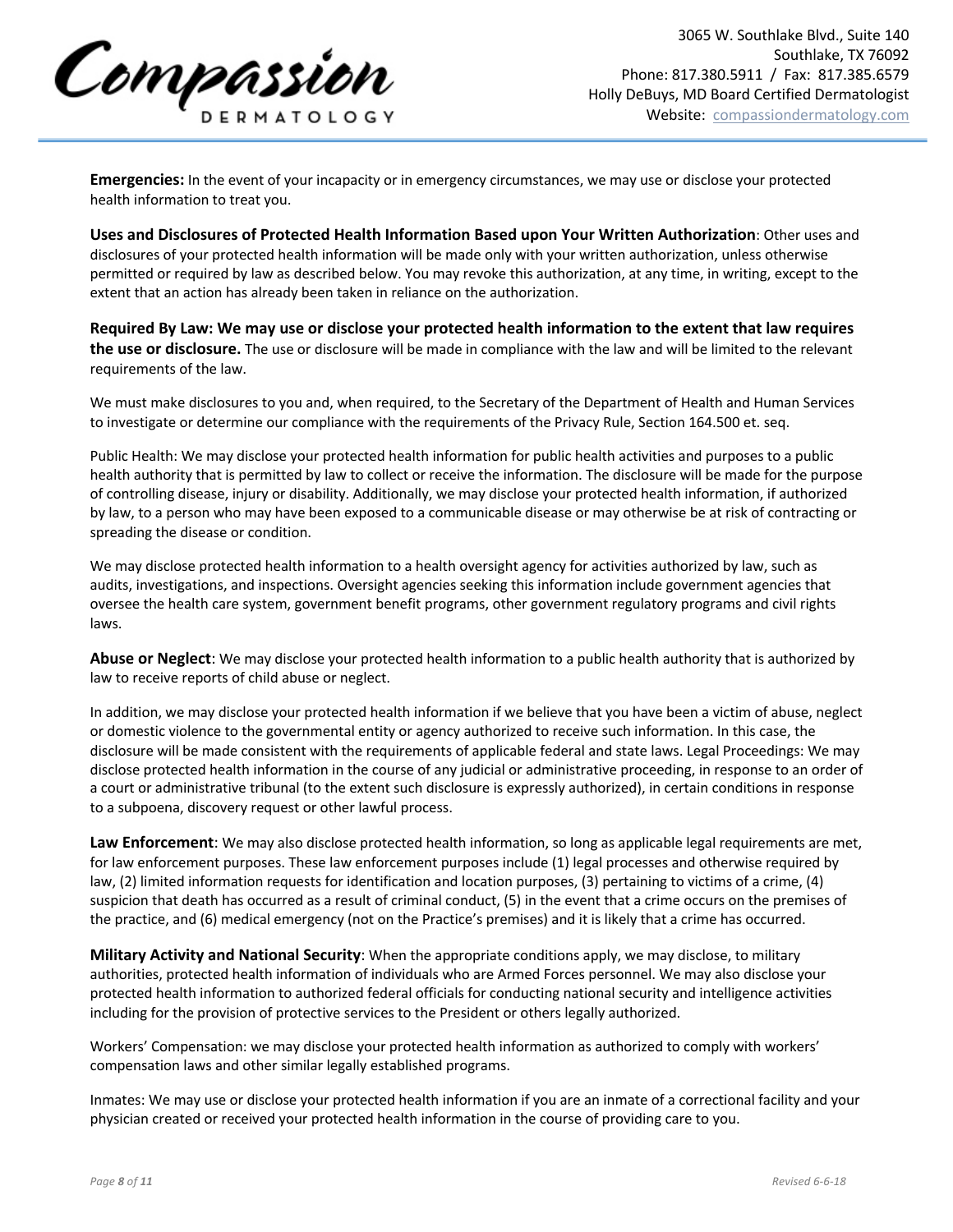

## **Your Rights**

- Your rights with respect to your protected health information and how you may exercise those rights are outlined below.
- You have a right to obtain a copy and/or inspect your health information: Health information includes treatment records, billing records and any other records used by us to make decision about your treatment. You may obtain a form from our office to request access. A reasonable cost-based fee will be charged for expenses such as staff time, copies and postage. Contact us as indicated at the end of this Notice to obtain information about our fees or if you have any questions about your access.
- You have a right to request a restriction on the use and disclosure of your protected health information: You may ask us not to use or disclose some part of your protected health information for the purposes of treatment, payment or operations. You may also request that we not disclose some part of your information to family and others who may be involved in your care or for notification purposes as otherwise described in this Notice. We are not required to agree to the restrictions but if we do, we are obligated to abide by the agreement except in cases of emergency. You may request a restriction by sending your request in writing to our Privacy Contact.
- You have a right to request to receive confidential communications by alternative means or at an alternative location. We will accommodate reasonable requests. We may also condition this accommodation by asking you for information as to how payment will be handled or specification of an alternative address or other method of contact. We will not request an explanation from you as to the basis for the request. Please make this request in writing to our Privacy Contact.
- You may have the right to request an amendment to your protected health information. You may request that we amend protected health information about you.
- Your request must be in writing with an explanation as to why the information should be amended. In certain cases, we may deny your request for an amendment. If we deny your request for amendment, you have the right to file a statement of disagreement with us. We may prepare a rebuttal to your statement and will provide you with a copy of any such rebuttal.
- You have the right to receive an accounting of certain disclosures we have made, if any, of your protected health information. This right applies to disclosures made by our Business Associates or us. It excludes disclosures for treatment, payment or healthcare operations as described in this Notice of Privacy Practices, to you, to family members or friends involved in your care, for notification purposes or as a result of an authorization signed by you. You have the right to receive specific information regarding these disclosures that occurred after April 14, 2003 for up to the previous 6 years. You may request a shorter timeframe. The right to receive this information is subject to certain exceptions, restrictions and limitations. If you request an accounting more than once in a 12 month period, we will charge you a reasonable cost-based fee for responding to the additional request.
- You have the right to obtain a paper copy of this notice from us, upon request, even if you have agreed to accept this notice electronically.

#### **Questions and Complaints**

If you have any questions, concerns or want more information about our privacy practices please contact us using the information below. If you are concerned that we may have violated your privacy rights or you disagree with a decision we have made regarding your access to your health information or any other request you have made in the exercise of your rights, you may send your complaint to us using the information below. You may also submit a written complaint to the Secretary of Health and Human Services. Contact us for the address of the Department of Health and Human Services.

Contact our office: Compassion Dermatology 3065 W. Southlake Blvd. Ste. 140 Southlake, TX. 76092 (817) 380-5911

We support your right to the privacy of your health information and we will not retaliate against you in any way for filing a complaint. **Please note: You may revoke this agreement, by writing, at any time.**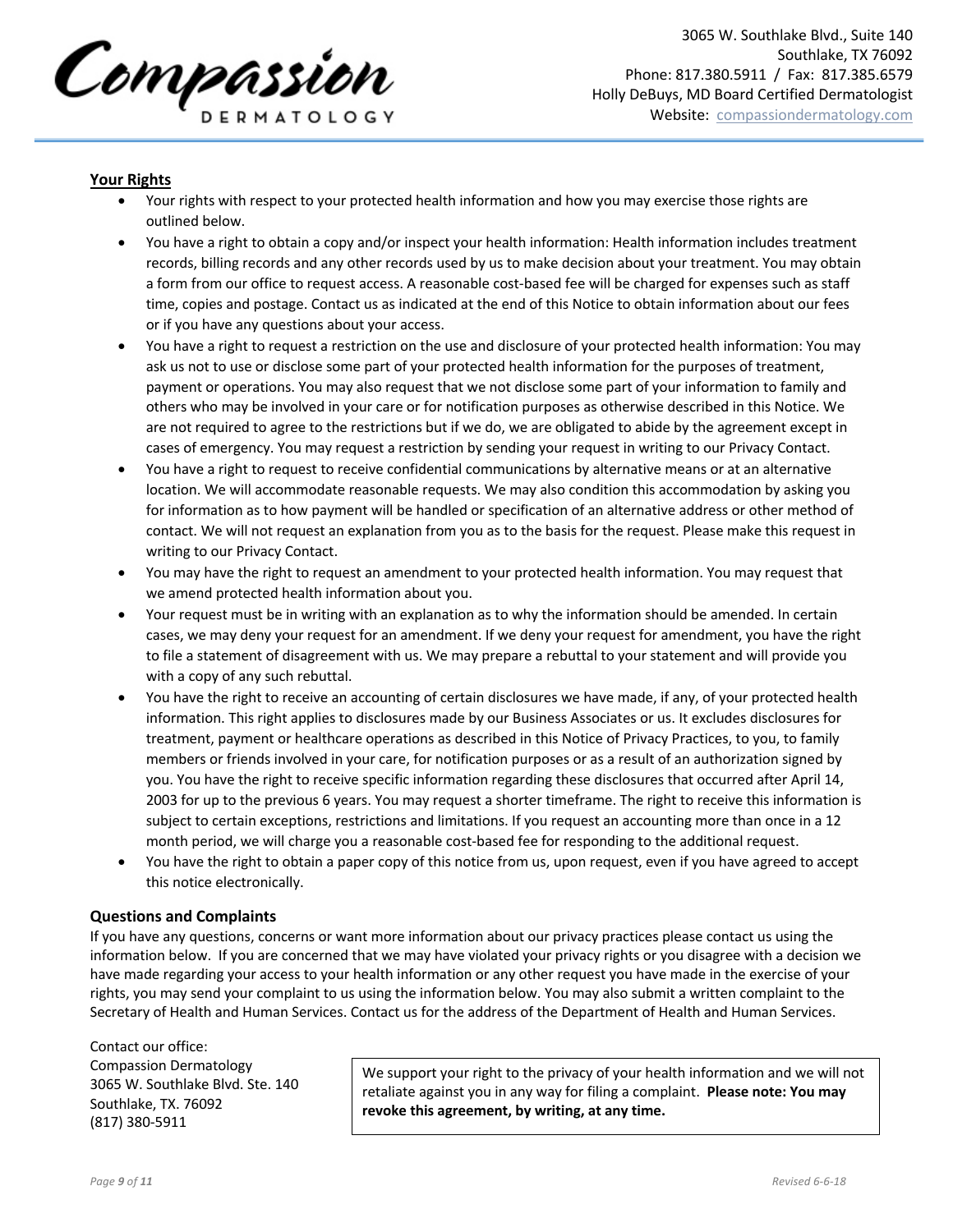

# **FINANCIAL POLICY STATEMENT**

Understanding your financial responsibility is an essential component in establishing and maintaining a strong patient/practice relationship. In order to achieve this, we offer the following information regarding our insurance and financial policies.

**Your insurance is a contract between your insurer and you. It is your responsibility to know and understand the terms, guidelines and limitations of your plan. It is also your responsibility to advise us of any changes in your insurance, your address or your employer. Please verify, with your insurance company that Holly DeBuys, M.D. is an "in network provider" for your insurance**

# **Medicare & Contracted Insurance Plans**

If you are on traditional Medicare or are a member of a health plan that we participate with, we will submit your claim to your insurance company. Our staff will verify your benefits and collect any copayment, coinsurance, and deductible at the time of service, as required by your insurance carrier.

You will be billed in full for any services that your health plan considers a non-covered service.

## **Secondary/Supplemental Insurance Plans**

We will file secondary and supplemental claims as a courtesy. In the case of non-contracted secondary carriers, the balance will become patient responsibility 30 days after that claim is filed.

# **Non-Contracted Commercial Insurance Plans**

If we do not participate in your insurance plan, payment in full will be required at the time of service. You will receive an itemized statement, which you may then file with your insurance carrier. Please be aware that your out-of-pocket expenses may be higher when seeing an out-of-network provider.

## **Minors**

A parent or legal guardian must accompany all patients under the age of 18 to authorize treatment and financial arrangements. If this is a custodial parent, we can submit the charges to another parent's insurance, however, the parent presenting the child for care will be billed for the balance not covered by the insurance. Any patient over the age of 18 will be held financially responsible for all charges incurred.

## **Missed Appointments**

Missed appointments represent a cost to us and to other patients who could have been seen in the time allotted. Cancellations must be made 24 hours in advance of the scheduled appointment or we reserve the right to assess a fee.